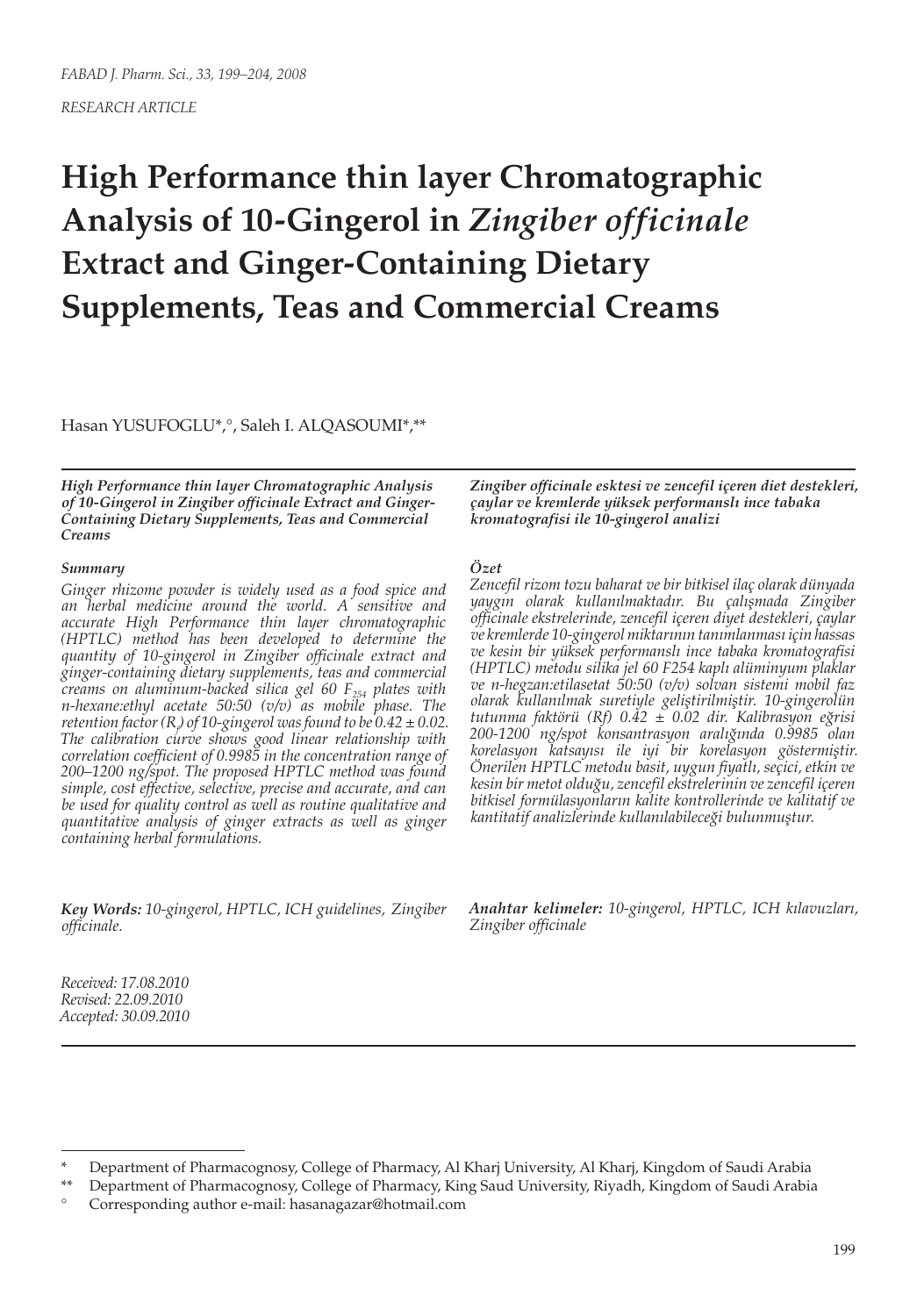## **INTRODUCTION**

Ginger (*Zingiber officinale* Roscoe) is widely used as a food spice and a herbal medicine around the world. For centuries, it has been an important ingredient in Chinese, Ayurvedic, and Tibb-Unani systems of medicine and widely used in the treatment of unrelated ailments like arthritis, rheumatism, sprains, muscular aches, pains, sore throats, cramps, fever, infectious diseases and helminthiasis (1,2). Ginger is a household remedy for dyspepsia, flatulence, colic, and diarrhoea (2). Ginger contains a number of different pungent and biologically active compounds mainly 6-gingerol, 10-gingerol, 8-gingerol, 6-shogaol, zingerone and paradol (3). The carbon chain length has also played a significant role in making 10-gingerol (Fig.1) as the most potent antioxidant and antiinflammatory properties among all the gingerols (4). This component has also been reported to possess antimicrobial and antifungal properties as well as several pharmaceutical properties (5). The 10-gingerol compound showed the synergistic effect with aminoglycoside against vancomycin-resistant enterococci (VRE) (6). In the case of 10-gingerol, its effect on human promyelocytic leukemia (HL-60) cells is better than that of [6]-gingerols (7) and the activity of sarcoplasmic reticulum of Ca2+-ATPase could be stimulated by 10-gingerol (8). Because of the widespread use of Ginger as a spice, dietary supplements, tea, cream, household remedy, as well as an ingredient of various herbal formulations, it is essential to standardize ginger formulations. Many analytical methods have been reported for the analysis of 10-gingerol in Ginger extract, commercial formulations and biological fluids (9-12). Most of these methods are based on high performance liquid chromatography (HPLC) and used for analysis of 10-gingerol either in biological fluids or in its extract. No HPTLC methods have been reported for analysis of 10-gingerol in teas

and dietary supplements. Therefore the objective of this investigation was, to develop a simple, economical, selective, precise, and sensitive HPTLC technique for the analysis of 10-gingerol in Ginger extract, dietary supplements, teas and commercial creams. The proposed method was validated using International Conference on Harmonization (ICH) guidelines (13).

# **MATERIALS AND METHODS Chemicals**

All chemicals and solvents used were of analytical reagent (AR) grade. Pure 10-gingerol was obtained from Natural Remedies (Bangalore, India). Ginger root containing dietary supplements, teas and creams were obtained randomly from the local market of Riyadh, Saudi Arabia.

## *Sample preparation*

Accurately weighed 5 g of the dried *Z. officinale* were refluxed with methanol (100 mL) for 1 h in water bath and filtered through Whatmann filter paper (No. 41). The marc left out was refluxed again with methanol for 1 h (2x50 mL) and filtered. The filtrates were combined and concentrated using rotary vacuum evaporator and the resulting residue was dissolved in methanol and the volume was accurately adjusted to 25 mL.

# *Extraction procedure from teas, dietary supplements and commercial creams*

The composition was determined in one Ginger rhizome dietary supplement, two ginger root teas and two Ginger commercial creams. For the analysis of Ginger rhizome dietary supplements, 10 capsules containing Ginger powder were opened, and their contents were mixed. Accurately weighed 5 g each of Ginger rhizome dietary, teas and creams were transferred to separating funnel. It was then extracted with methanol (3x70mL) and filtered. Filtrates were



Figure 1: Chemical structure of 10-gingerol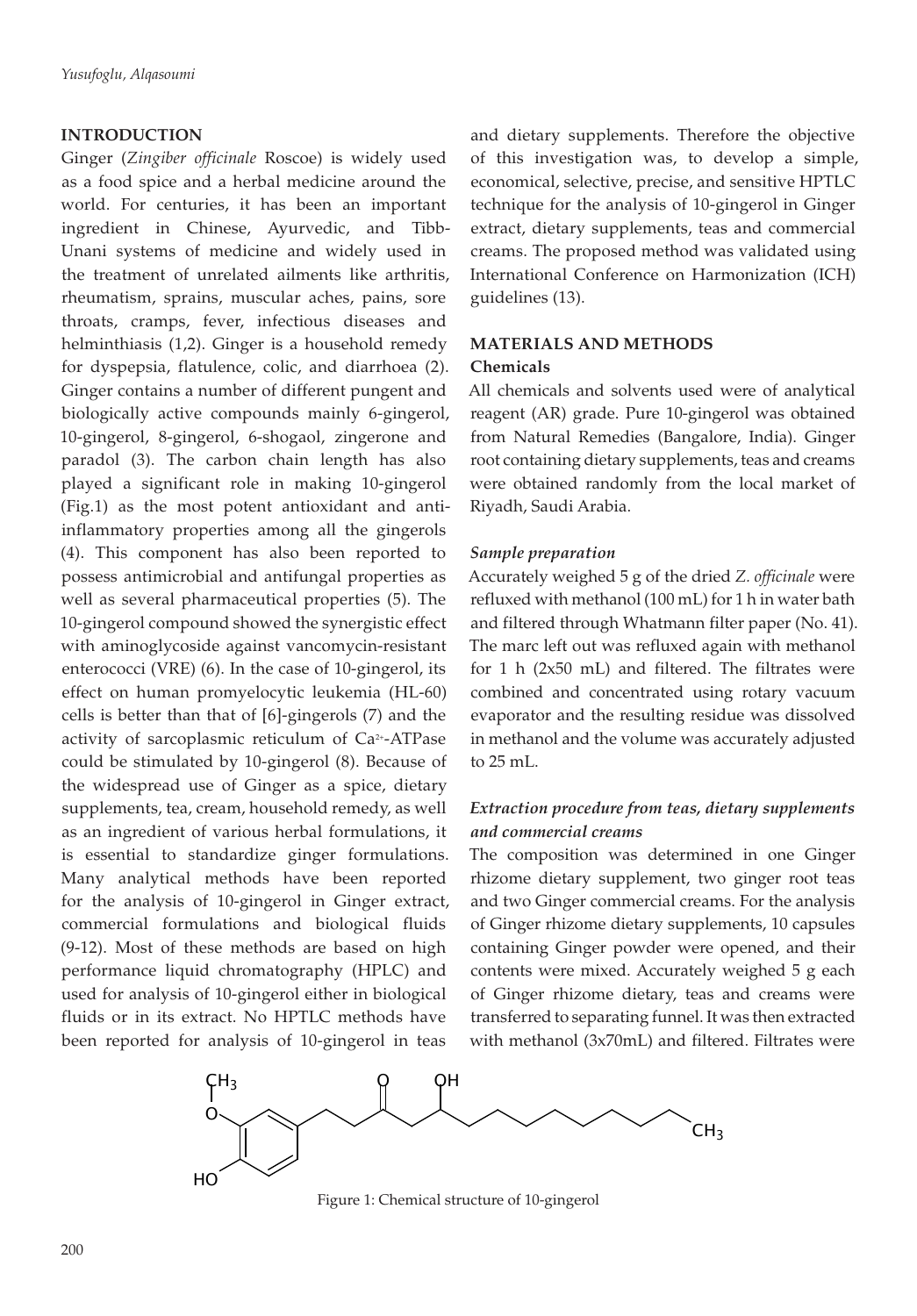

Figure 2: HPTLC densitogram of methanolic extract

combined and concentrated using rotary vacuum evaporator and final volumes were accurately adjusted to 10 mL and used as test solutions in the HPTLC analysis.

#### *Preparation of standard solution*

The 10-gingerol (purity 95%), 1 mg, was dissolved in 10 ml of methanol, which gives 100 μg/mL equivalent of standard 10-gingerol. Different volumes of stock solution, 2, 4, 6, 8, 10, 12 were spotted in duplicate on TLC plate to obtain concentrations of 200, 400, 600, 800, 1000 and 1200 ng per spot of 10-gingerol. The data of peak area versus drug concentration were treated by linear least-square regression.

#### *Chromatography*

The HPTLC (CAMAG, Switzerland) system, made up of a Linomat IV sample applicator fitted with a microlitre syringe, a CAMAG twin-trough plate development chamber, CAMAG TLC Scanner 3, and Wincats integration software was used. Aluminum backed plates coated with 0.2 mm layers of silica gel 60 F254 (E. Merck, Germany), prewashed with methanol, were used. Plates were developed to a distance of 8 cm with mobile phase n-hexane: ethyl acetate 50:50 (%, *v*/*v*).

#### *Method Validation*

The linearity of the method for 10-gingerol was checked between 200 and 1200 ng/spot and

concentration was plotted against peak area. Accuracy, as recovery, was determined by the standard addition method. Pre-analyzed samples of 10-gingerol (200 ng/spot) were spiked with extra 10-gingerol standard (0, 50, 100, and 150%) and the mixtures were reanalyzed. Percentage recovery and relative standard deviation (RSD, %) were calculated for each concentration level. Precision was assessed by determination of repeatability and intermediate precision. Repeatability of sample was determined as intra-day variation whereas intermediate precision was determined by assessment of inter-day variation for analysis of 10-gingerol at four different amounts (200, 400, 600 and 800 ng/spot) in triplicate.

## *Quantification of 10-gingerol in methanolic extract, dietry supplement, teas and commercial creams*

The test samples were spotted and chromatograms were obtained under the same conditions as for analysis of standard 10-gingerol. The area of the peak corresponding to the  $R_f$  value of 10-gingerol standard was recorded and the amount present was calculated from the regression equation obtained from the calibration plot.

#### **RESULTS**

#### *Method development*

The mobile phase composition was optimized to establish a suitable and accurate densitometric HPTLC method for analysis of 10-gingerol. The mobile phase n-hexane: ethyl acetate 50:50 (%,  $v/v$ ) resulted in a sharp, symmetrical, and well resolved peak at  $R_f$  value of 0.42 (Figure 1). UV spectra measured for the bands showed maximum absorbance at approximately 533 nm; this was, therefore, choosen as the wavelength for UV densitometry (Figure 1).

#### *Calibration curve*

The calibration plot of peak area against amount of 10-gingerol was linear in the range 200-1200 ng/ spot. Linear regression data for the plot confirmed the good linear relationship (Table 1). The correlation coefficient  $(R_2)$  was 0.9985, which was highly significant (P<0.05). The linear regression equation was  $Y = 4.89x + 1027.3$ , where Y is response and X is amount of 10-gingerol.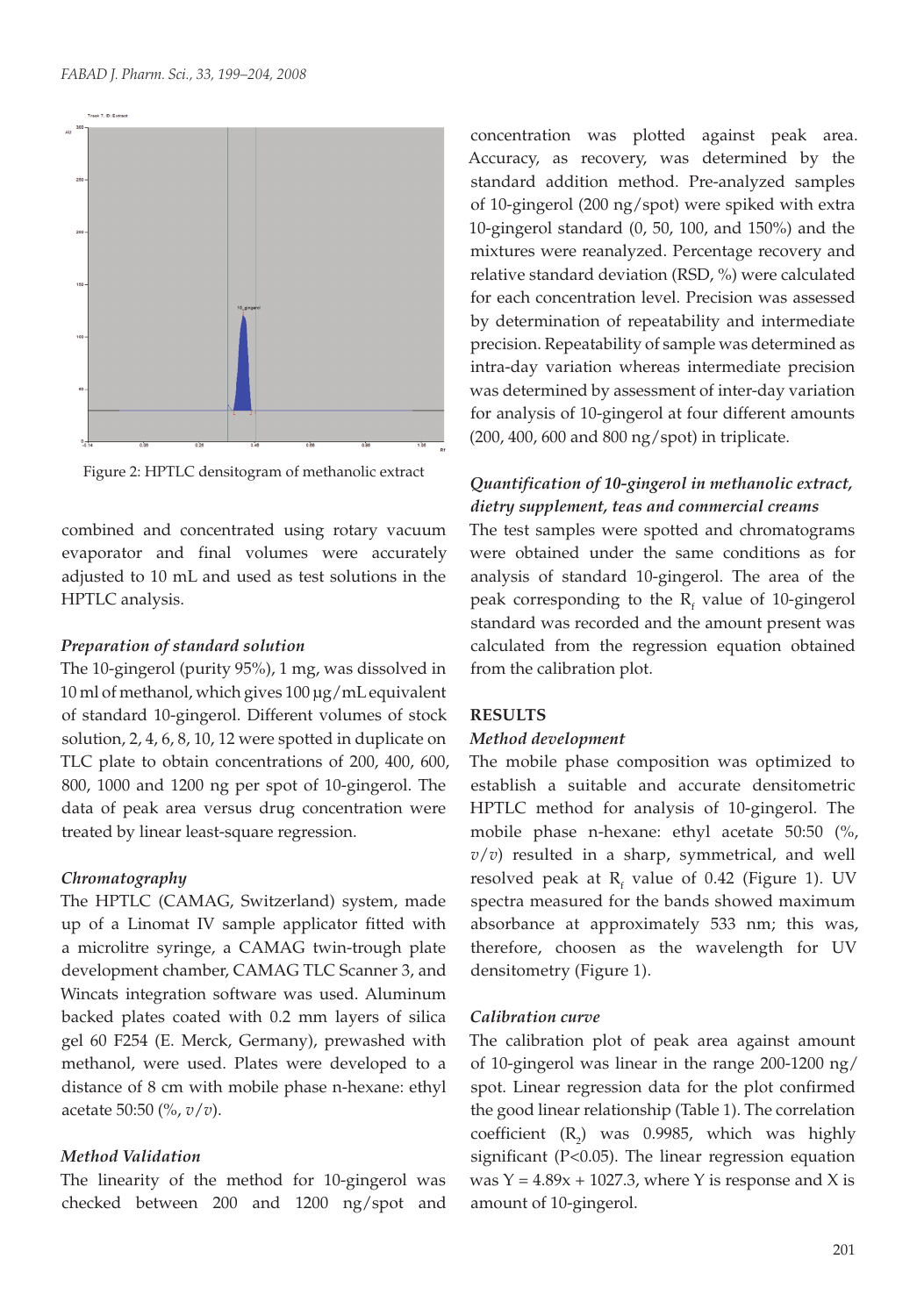



## *Method validation*

The accuracy of the method, as recovery, was 98.58- 99.19%, with RSD values in the range 1.00-1.10. These results indicated the method was accurate (Table 2). Results from determination of repeatability and intermediate precision, expressed as SD (%) are shown in Table 3. RSD was in the range 0.51-1.32 for repeatability and 0.43–0.83 for intermediate precision. These low values indicate that the method is precise.

# *Quantification of 10-gingerol in methanolic extract, dietary supplement, teas and commercial creams*

10-gingerol peaks from methanolic extract Figure 2, dietary supplements, teas and commercial creams were identified by comparing their  $R_f$  values and overlaid UV spectra at 533 nm (Figure 3) with those obtained by chromatography of the standard under the same conditions. The 10-gingerol content of the *Z. officinale* extract, dietry supplement, teas and commercial creams were quantified by the use of the linear egression equation and concentration are given in Table 4.

Table 1: Linear regression data for the calibration curve of 10-gingerol (n=3)

| Linearity range $(ng/spot)$          | 200-1200               |
|--------------------------------------|------------------------|
| Regression equation                  | $Y = 4.8935X + 1027.3$ |
| Correlation coefficient              | 0.9985                 |
| $Slope \pm SD$                       | $4.894 \pm 0.091$      |
| Intercept $\pm$ SD                   | $1027.3 \pm 71.63$     |
| Standard error of slope              | 0.0531                 |
| Standard error of intercept          | 41.36                  |
| 95% confidence interval of slope     | 4.781-5.006            |
| 95% confidence interval of intercept | 939.63-1115.0          |

# **DISCUSSION**

The HPTLC method developed here for quantitation of 10-gingerol was found to be simple, accurate, cost effective, reproducible and sensitive and is applicable to the analysis of a wide variety of Gingercontaining products. The method was established taking into consideration the requirements of high precision and economy. The validation parameters for the developed method were the specificity, calibration curve, precision (repeatability), recovery and accuracy. The mobile phase n-hexane: ethyl acetate 50:50 (%, *v*/*v*) resulted in a sharp, symmetrical, and well resolved peak at  $R_f$  value of 0.42. Linear regression data for the plot confirmed the good linear relationship and the resulting equation was operational in the concentration range of 200-1200 ng/spot. The method was accurate 98.58-99.19%, with RSD values in the range 1.00- 1.10 after spiking the 10-gingerol with different

|  | Table 2: Accuracy of the proposed method (n=3) |  |
|--|------------------------------------------------|--|
|  |                                                |  |

| Excess drug added to<br>analyte $(\%)$ | Theoretical content<br>(ng) | Conc. found<br>$(ng) \pm SD$ | % Recovery | $%$ RSD |
|----------------------------------------|-----------------------------|------------------------------|------------|---------|
|                                        | 400                         | $394.34 \pm 4.26$            | 98.58      | 1.08    |
| 50                                     | 600                         | $559.11 \pm 6.54$            | 99.19      | 1.10    |
| 100                                    | 800                         | 790.78±7.90                  | 98.85      | 1.00    |
| 150                                    | 1000                        | $988.23 \pm 10.09$           | 98.82      | 1.02    |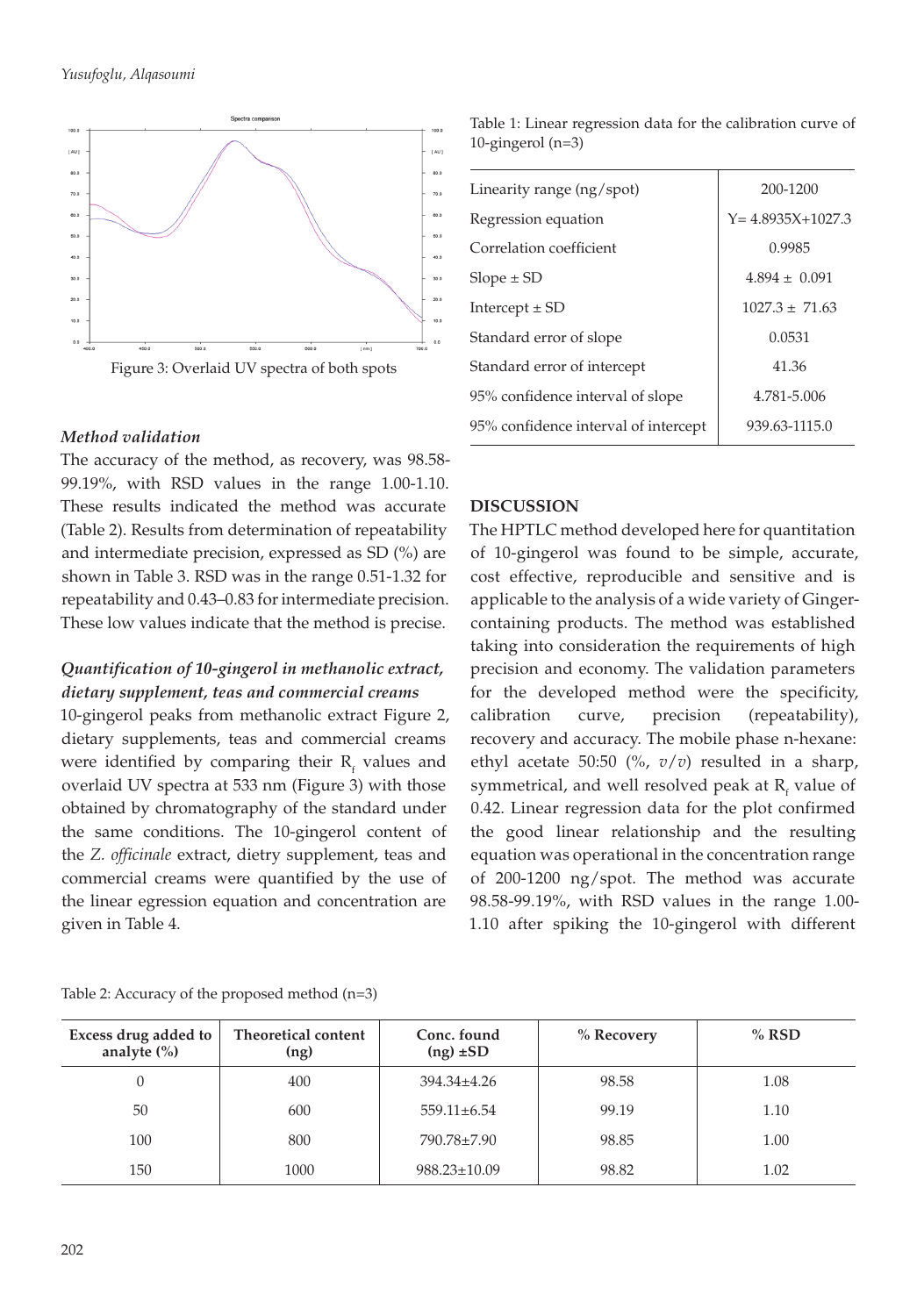|                    | Repeatability (Intraday precision) |                          | Intermediate precision (Interday) |                               |                          |         |
|--------------------|------------------------------------|--------------------------|-----------------------------------|-------------------------------|--------------------------|---------|
| Conc.<br>(ng/spot) | Mean area $\pm$ SD<br>$(n=3)$      | <b>Standard</b><br>error | $%$ RSD                           | Mean area $\pm$ SD<br>$(n=3)$ | <b>Standard</b><br>error | $%$ RSD |
| 200                | $1977.54 + 24.53$                  | 26.01                    | 1.32                              | $1994.18 \pm 16.48$           | 25.39                    | 0.83    |
| 400                | 2987.50±35.87                      | 23.15                    | 0.71                              | $2981.28 \pm 16.43$           | 23.69                    | 0.55    |
| 600                | $4050.67 \pm 61.06$                | 55.25                    | 0.98                              | $4068.32 \pm 32.81$           | 55.25                    | 0.81    |
| 800                | $5071.83 \pm 78.92$                | 18.84                    | 0.51                              | $5066.19 \pm 21.58$           | 18.84                    | 0.43    |

Table 3: Precision of the proposed method

concentrations of standard. The current method was applied for the analysis of 10-gingerol in the methanol extract, dietary supplements, teas and commercial creams. The 10-gingerol spots were identified by comparing their  $R_f$  values with those obtained by chromatography of the standard under the same conditions. The 10-gingerol content of the *Z. officinale* extract, dietry supplement, teas and commercial creams were quantified by the use of the linear regression equation. The proposed HPTLC method can be used for quantitative monitoring of 10-gingerol in crude drugs and prepared formulations without interference. In conclusion, HPTLC is an analytical technique that can be utilized for standardization and quality control of raw materials, and commercial herbal products of

#### **REFERENCES**

- 1. Mustafa T, Srivastava KC. Possible leads for arachidonic acid metabolism altering drugs from natural products. *J. Drug Dev* 3:47-60, 1990.
- 2. Botany 2000 Asia Zingiberacai Workshop, Program and Abstracts, Prince of Songkla University, Hat Yai, Thailand 15-18, 1991.
- 3. Govindarajan VS. Ginger-chemistry, technology and quality evaluation: part 1. *CRC Crit. Rev. Sci. Nutr* 17:1-96, 1982.
- 4. Dugasani S, Pichikac MR, Nadarajah VD, Balijepalli MK, Tandra S, Korlakunta JN. Comparative antioxidant and anti-inflammatory effects of [6]-gingerol, [8]-gingerol, [10]-gingerol and [6]-shogaol. *J. Ethnopharmacol* 127:515-520, 2010.
- 5. Park M, Bae J, Lee D. Antibacterial activity of [10]-gingerol and [12]-gingerol isolated from ginger rhizome against periodontal bacteria. *Phytother. Res* 22:1446-1449, 2008.

Table 4: Contents of 10-gingerol in its methanolic extract, dietary supplement, teas, and commercial creams

| <b>Samples</b>      | Contents $(\% w/w)$ |
|---------------------|---------------------|
| Methanolic extract  | 0.07                |
| Dietary supplements | 0.04                |
| Tea (TG1)           | 0.03                |
| Tea (TG)            | 0.03                |
| Commercial cream A  | 0.03                |
| Commercial craem B  | 0.02                |

traditional medicine containing *Z. officinale* as an ingredient can be explored.

- 6. Nagoshi C, Shiota S, Kuroda T, Hatano T, Yoshida T, Kariyama R, Tsuchiya T. Synergistic effect of [10]-gingerol and aminoglycosides against vancomycin-resistant enterococci (VRE). *Biol Pharm Bull* 29:443-447, 2006.
- 7. Lee E, Surh YJ. Intduction of apoptosis in HL-60 cells by pungent vanilloids, [6]-gingerol and [6]-paradol. *Cancer Lett* 134:163-168, 1998.
- 8. Ohizumi Y, Sasaki S, Shibusawa K, Ishikawa K, Ikemoto F. Stimulation of sarcoplasmic reticulum Ca(2+)-ATPase by gingerol analogues. *Biol. Pharm. Bull.* 19:1377-1379, 1996.
- 9. Melianita F, Witha J, Arifin S, Farina WJ. Simultaneous Densitometric Determination of 6-Gingerol, 8-Gingerol, 10-Gingerol, and 6-Shogaol in Some Commercial Gingers. *J. Liq. Chromatogr. Rel.Technol* 32:567-577, 2009.